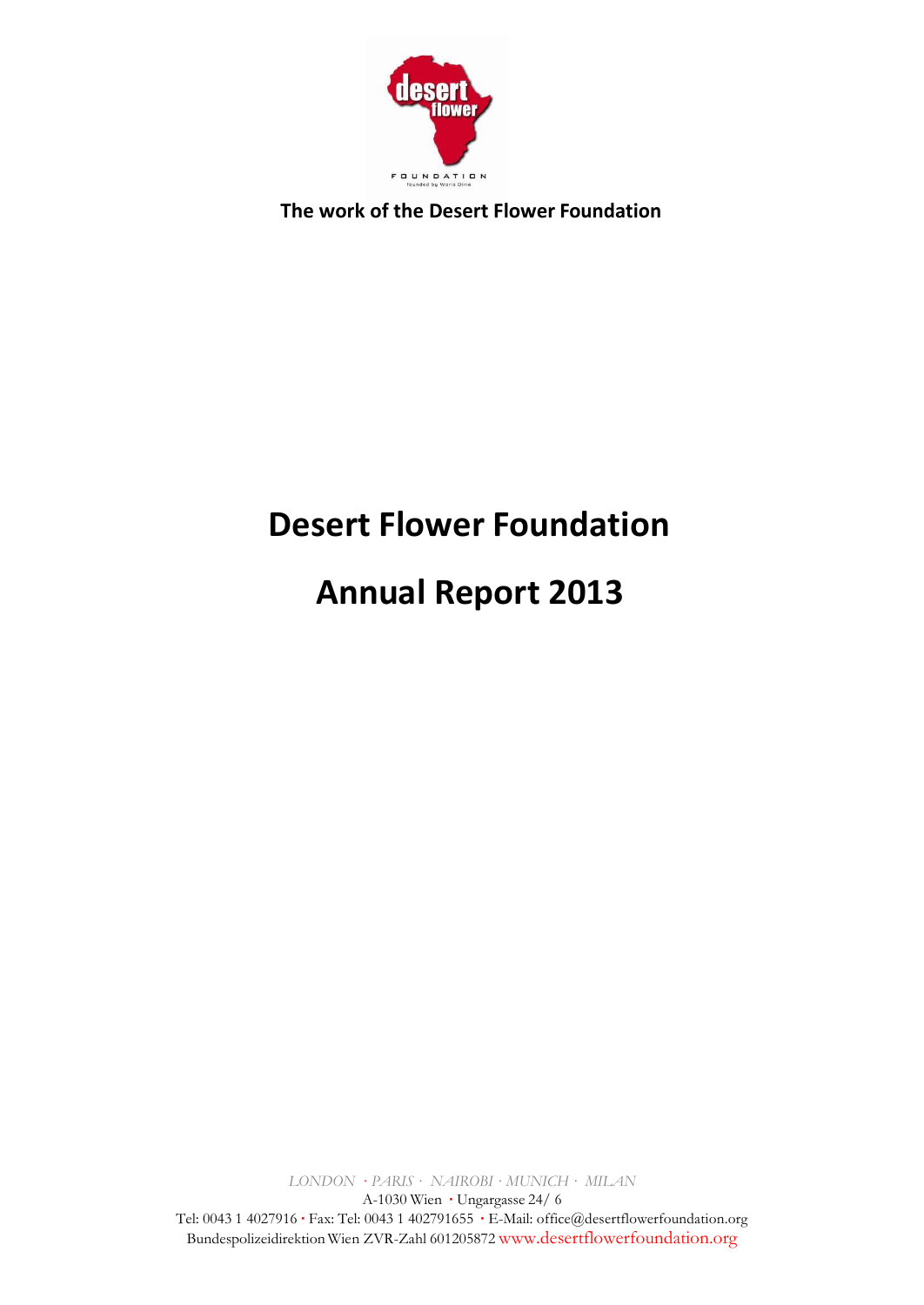

In 2013 the following projects were accomplished for the Desert Flower Foundation or corresponding concepts generated.

### **1. Public awareness**

In accordance with company statutes the Desert Flower Foundation carries out international campaigns against FGM, educates and provides information. Essential tools for this work are the website as well as the Desert Flower Foundation Blog, social media platforms like Facebook, Twitter and YouTube, participation at by Waris Dirie or one of her staff members, interviews with the international press, press releases, ongoing monitoring of the campaign "Stop FGM now" as well as the design of new campaigns. All campaigns and platforms are available in English and German.

In 2013 the Desert Flower Foundation achieved more than 1.3 million entries on Google and therefore 20% more than in 2012.

### **1.1. Website and Blog**

Weekly news about the work of the Desert Flower Foundation as well as contributions on the subjects FGM, women and human rights are published on the website in German and English. We link the website (approx. 1 million visitors per year) with the online shop and continuously report about the projects on Waris Dirie's Blog.

### **1.2. Social Media**

Since 2010 the Desert Flower Foundation is featured on Facebook with a "Waris Dirie Foundation" page for supporters and a "Waris Dirie Friends" page. On both pages weekly news about FGM and the Foundation's work are posted.

#### **1.2.2 Facebook**

In 2013 the "Waris Dirie Foundation" page has had over 30,000 supporters and the "Waris Dirie Friends" page has had 5000 friends (that is the maximum number allowed by Facebook) and in addition more than 1,800 subscribers.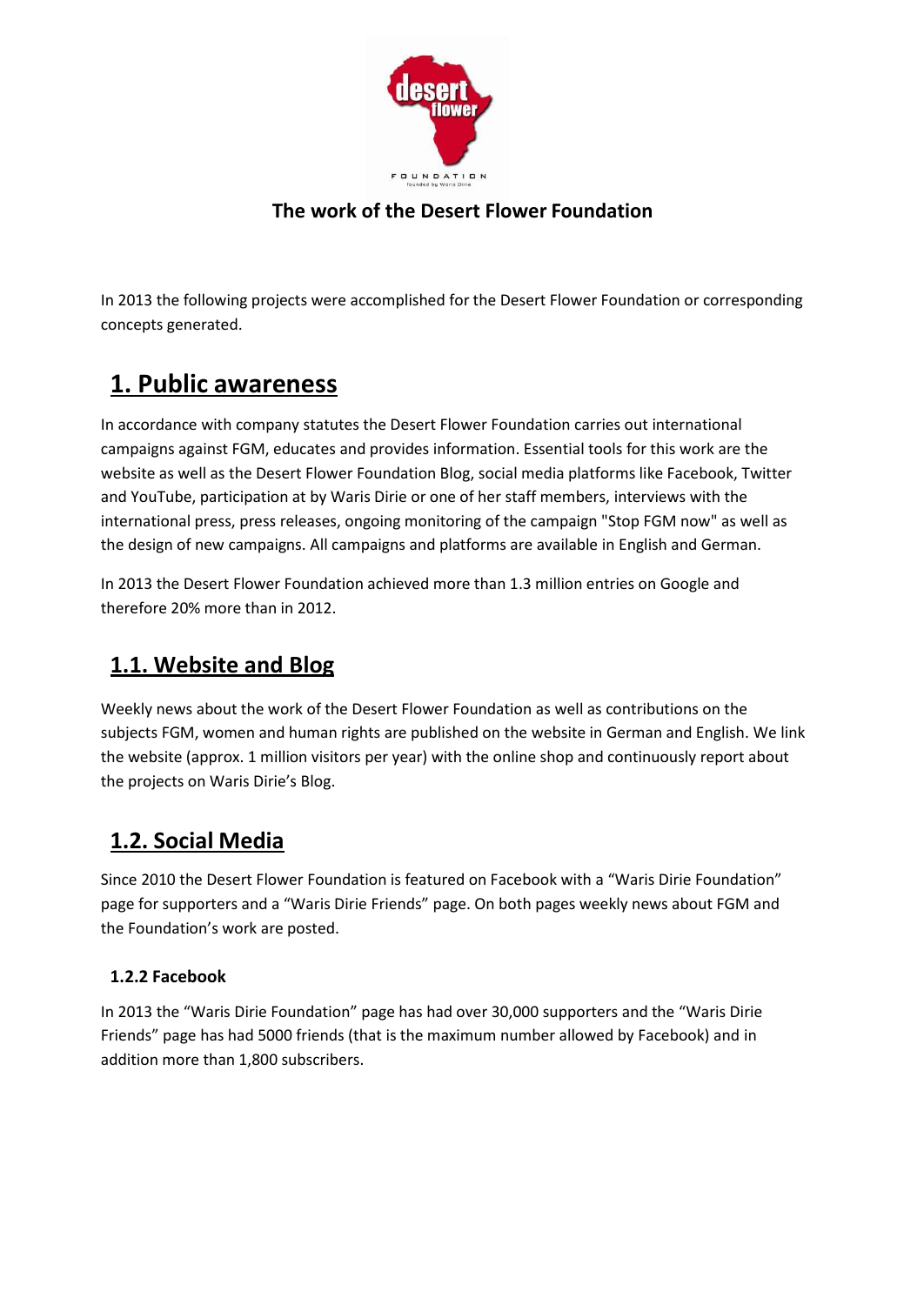

#### **1.2.3 Twitter**

In 2013 around 1500 people subscribed to the Waris Dirie Twitter account, among them many journalists and NGO's. Altogether Twitter has approx. 4000 followers and 600 tweets.

#### **1.2.4 YouTube Channel**

The Desert Flower Foundation runs its own YouTube Channel, where Waris Dirie and her supporters, as well as celebrities and fans get the chance to introduce and promote campaigns and projects. By the end of December 2013 over 130,000 people had visited the DFF Channel.

### **1.3. Events**

In 2013 staff members have held presentations in schools, at charitable and political organisations, like the Rotary Club and Lions Club in Austria and Germany, the Foreign Ministry and the Ministry of Justice in Germany, the US embassy in Djibouti and the African Union in Addis Ababa. Furthermore, a FGM-hearing was held in cooperation with the US embassy in Djibouti and the government, for all local NGOs and Ministries. Waris Dirie was honoured with the Thomas-Dehler award by the German justice minister, Susanne Leuthäusser-Schnarrenberger, for her work for the Desert Flower Foundation. Highlight of the year was Vivian Redding's (Vice President and Justice Commissioner of the European Commission) invitation of the DFF to present its work at the European Summit in Brussels. Waris Dirie held the opening speech and managing director Walter Lutschinger introduced the campaigns and projects of the Desert Flower Foundation. Next to other EU-commissioners, many EU-delegates, NGOs and reporters took part at the presentation.

### **2. Online Consultation**

The entire year of 2013 is outlined in a separate document.

Since 2004 we were able to gather over 120,000 e-mail addresses of fans and supporters.

Since 2009, our first step is to write a target-group letter (approx. 10,000) from Waris Dirie to all contacts, asking for support, either through personal orders, the setup of a personal Social Business Account on the Internet, Facebook, Google +, sales in schools, in clubs and unions, in shops, at markets etc., or through the distribution of information on their own Facebook pages, in chat-rooms, interest-groups, internet forums, Blogs, etc..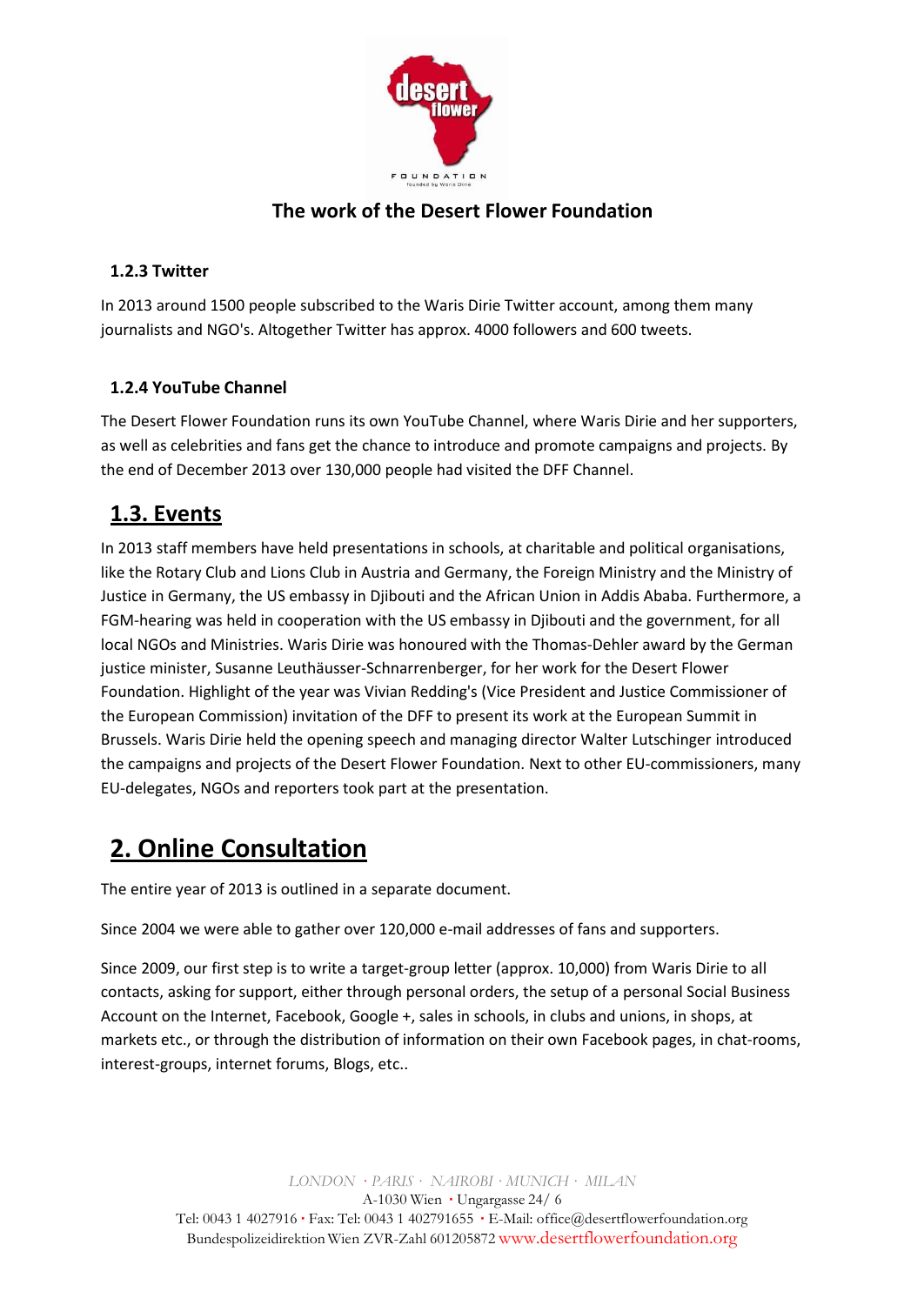

#### **Statistics and Analysis**

### **Monthly Report January 2013**

In January 2013 the Desert Flower Foundation has received and answered 183 e-mails. Inquiries were made from all over the world, as shown in the chart below:



87 e-mails came from German-speaking countries, predominantly Germany. Furthermore, the DFF received 69 mails from the rest of Europe, above all Great Britain and France. The majority of e-mails from North America came from students. Fan e-mails and interview requests were received from Africa, Asia and Australia.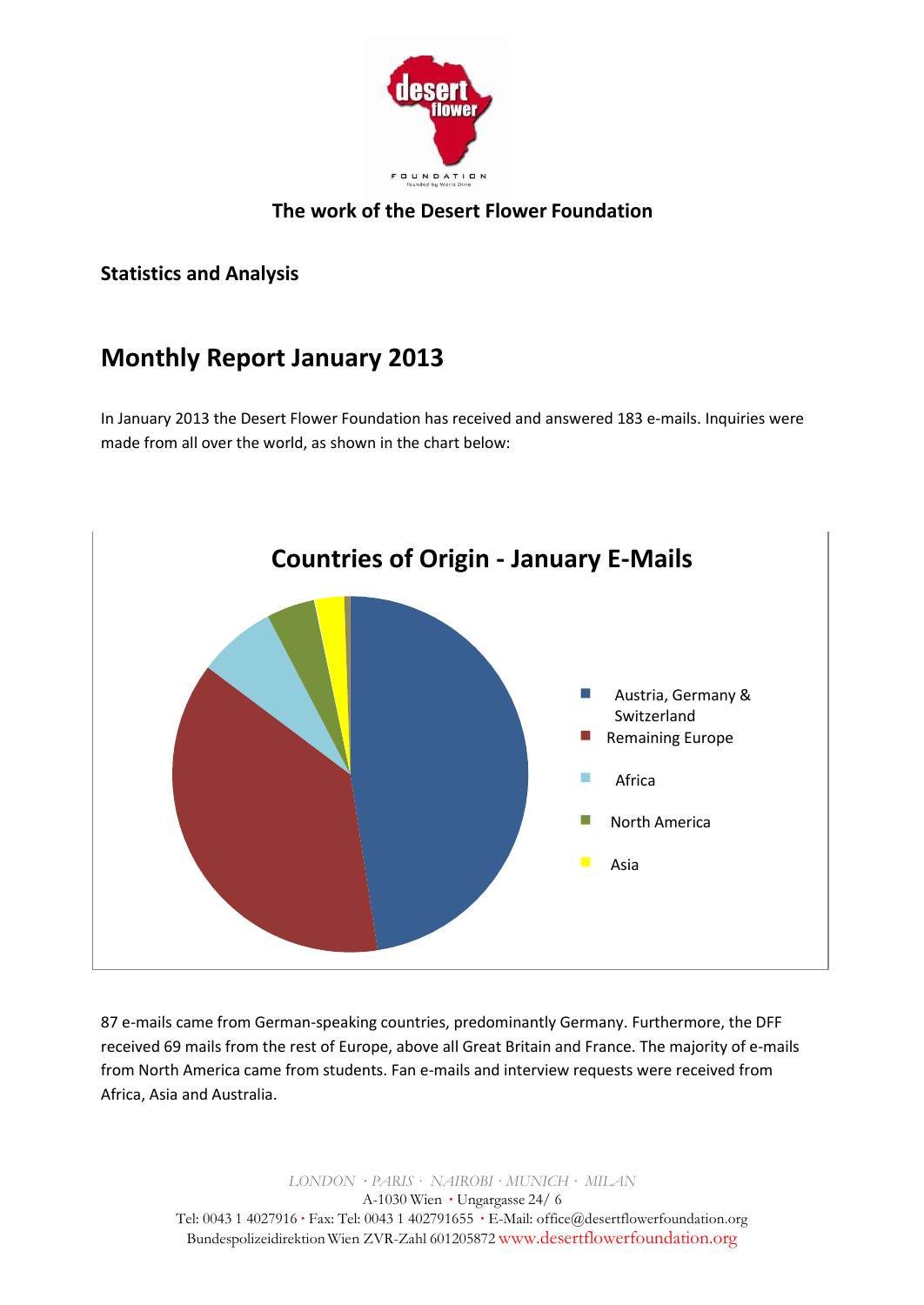

# **Monthly Report February 2013**

In February 2013 the Desert Flower Foundation has received and answered 238 e-mails. Inquiries were made from all over the world, as shown in the chart below:



A lot of inquiries were received from students and volunteers. 76 e-mail were received from different parts of Europe, mostly France and Great Britain. Interview requests came from the USA, as well as Africa and Asia. Some students were writing from South America.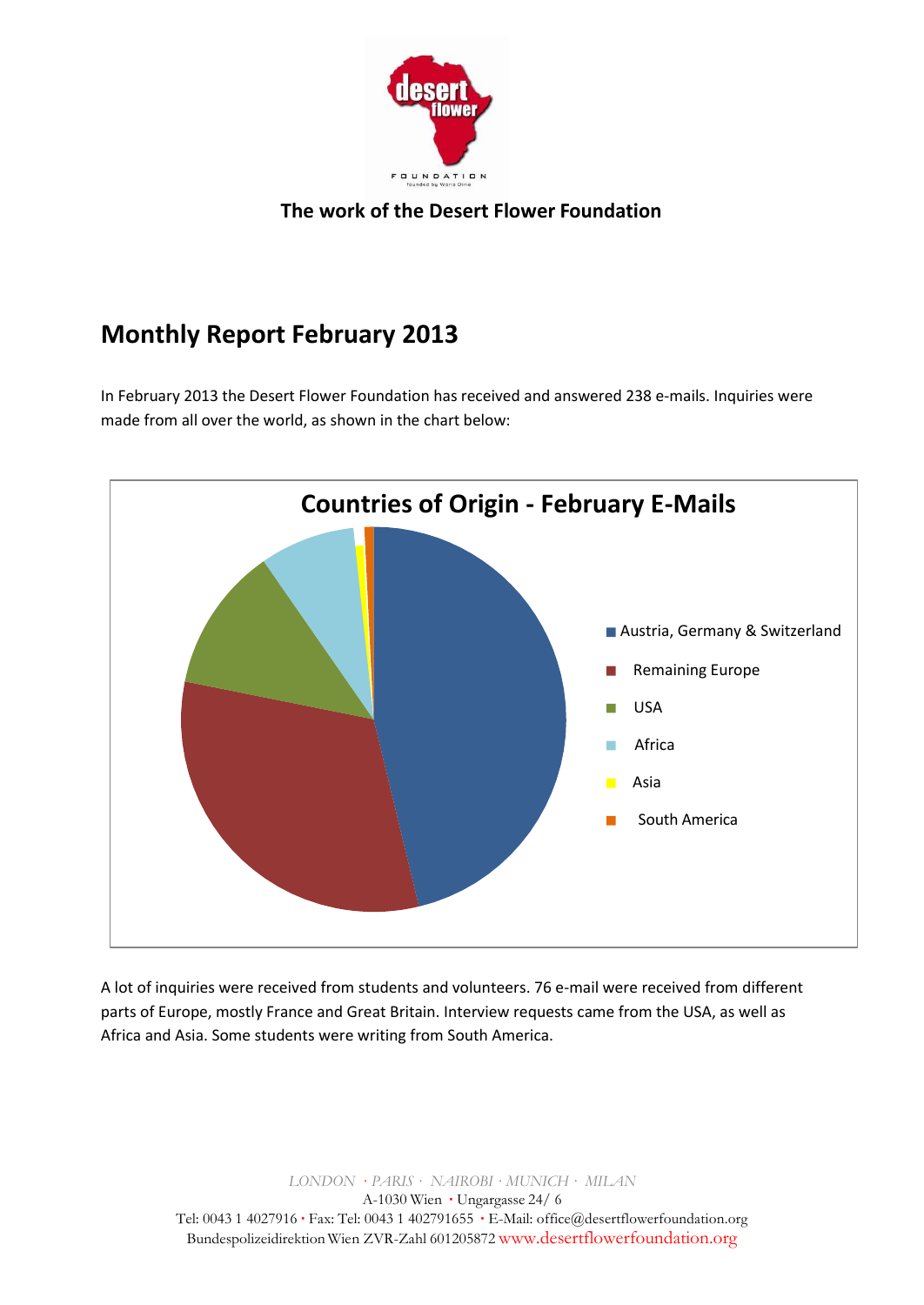

### **Monthly Report March 2013**

In March 2013 the Desert Flower Foundation has received and answered 263 e-mails. Inquiries were made from all over the world, as shown in the chart below:



90 e-mails were received from German-speaking countries, predominantly Germany. From the rest of Europe the DFF received 123 e-mails, above all from Great Britain. Many e-mail from school children and students came from Europe, but also the USA and South America. From Africa, Australia and New Zealand a couple of fan e-mails, as well as a couple of interview requests were received.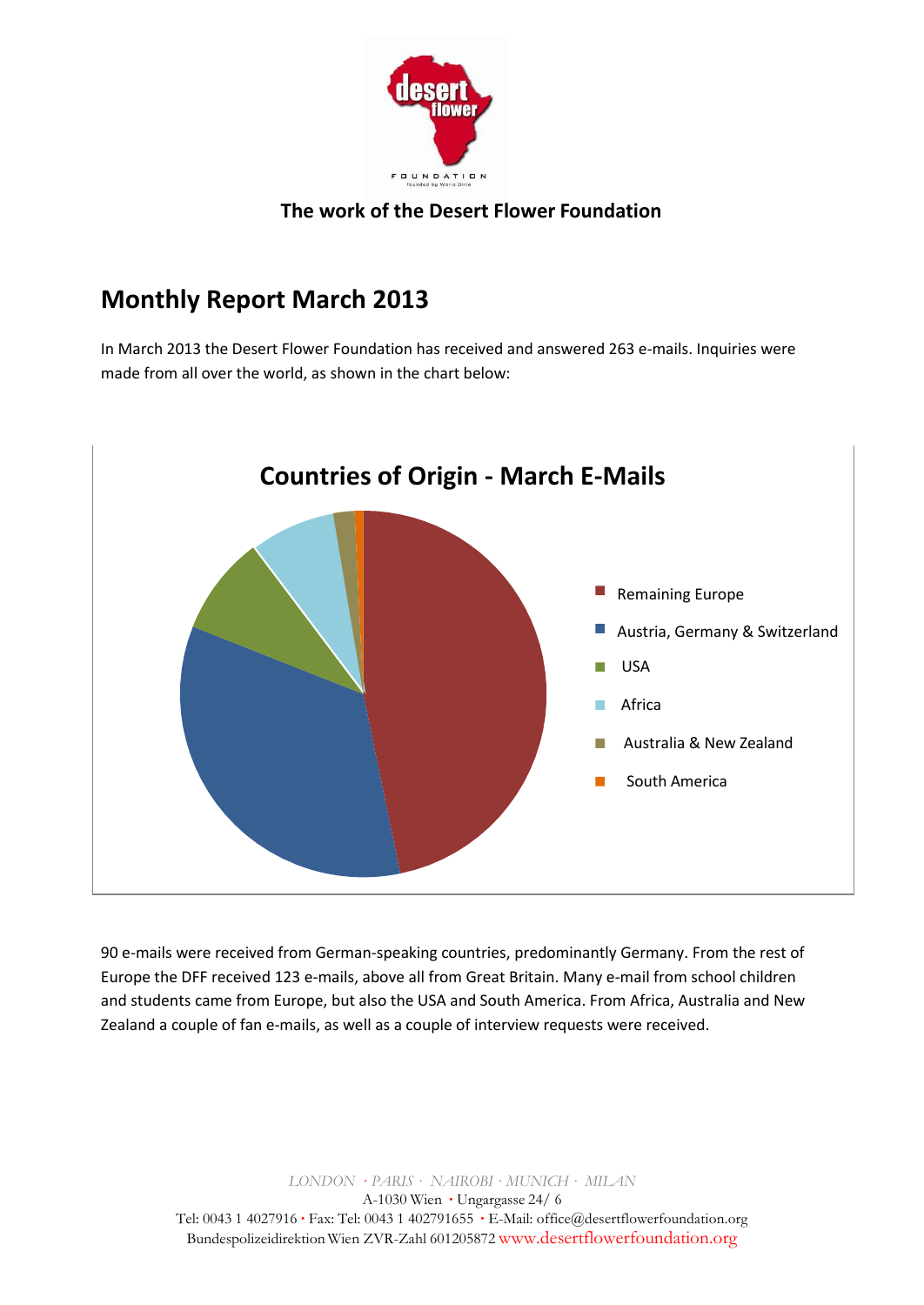

### **Monthly Report April 2013**

In April 2013 the Desert Flower Foundation has received and answered 215 e-mails. Inquiries were made from all over the world, as shown in the chart below:



The Desert Flower Foundation has received 84 e-mails from German-speaking countries and 72 mails from other European countries. From the USA, Africa, Asia, Australia and South America mainly interview requests, but also e- mails from fans and supporters were received.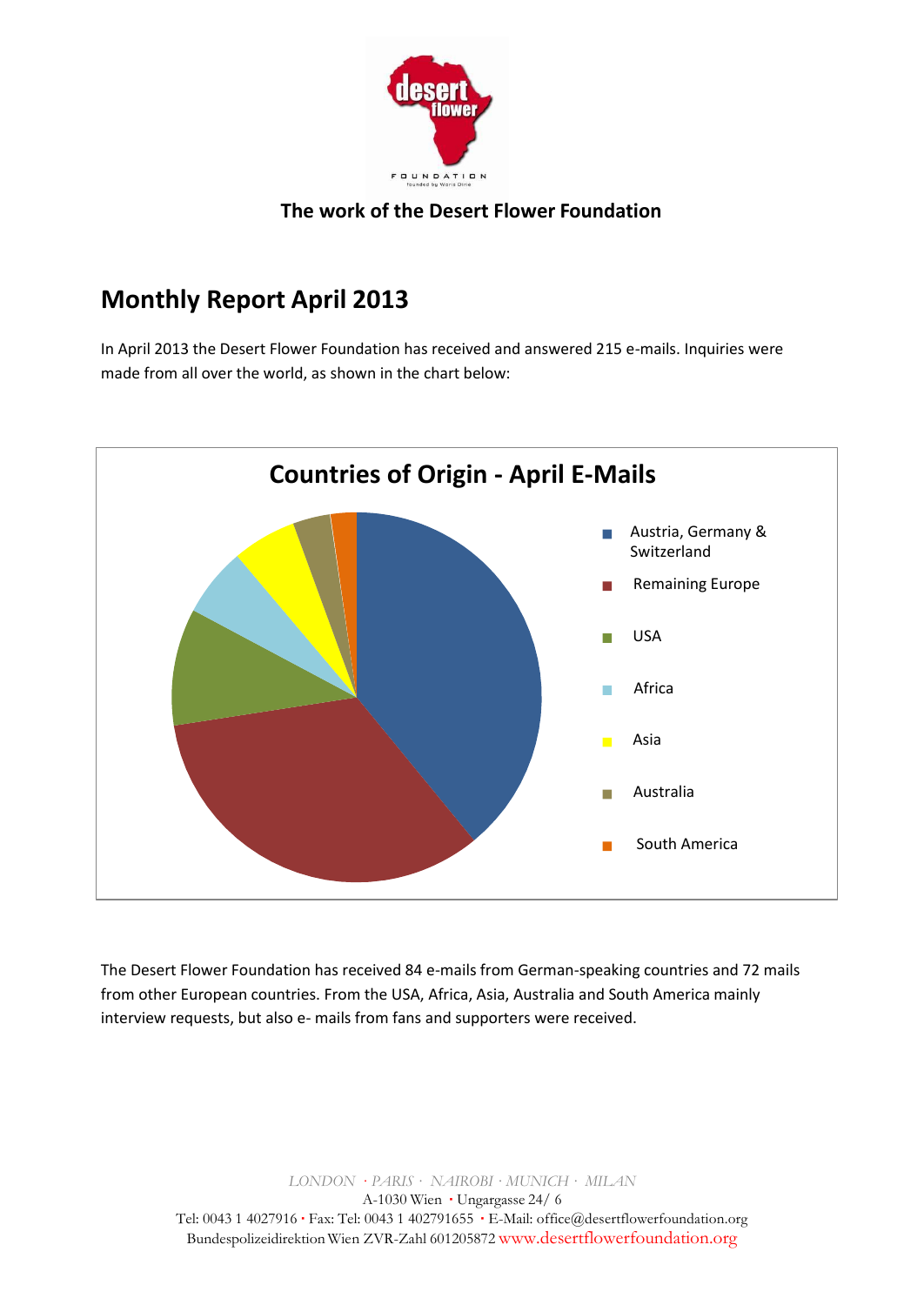

### **Monthly Report May 2013**

In May 2013 the Desert Flower Foundation has received and answered a total of 189 e-mails from all over the world, as shown in the chart below:



From German-speaking countries 88 e-mails were received. Among them many requests from students and volunteers. Furthermore, the DFF received a total of 51 e-mails from the rest of Europe, above all from France and Great Britain. From all other countries mainly interview requests, but also fan e-mails and from supporters were received.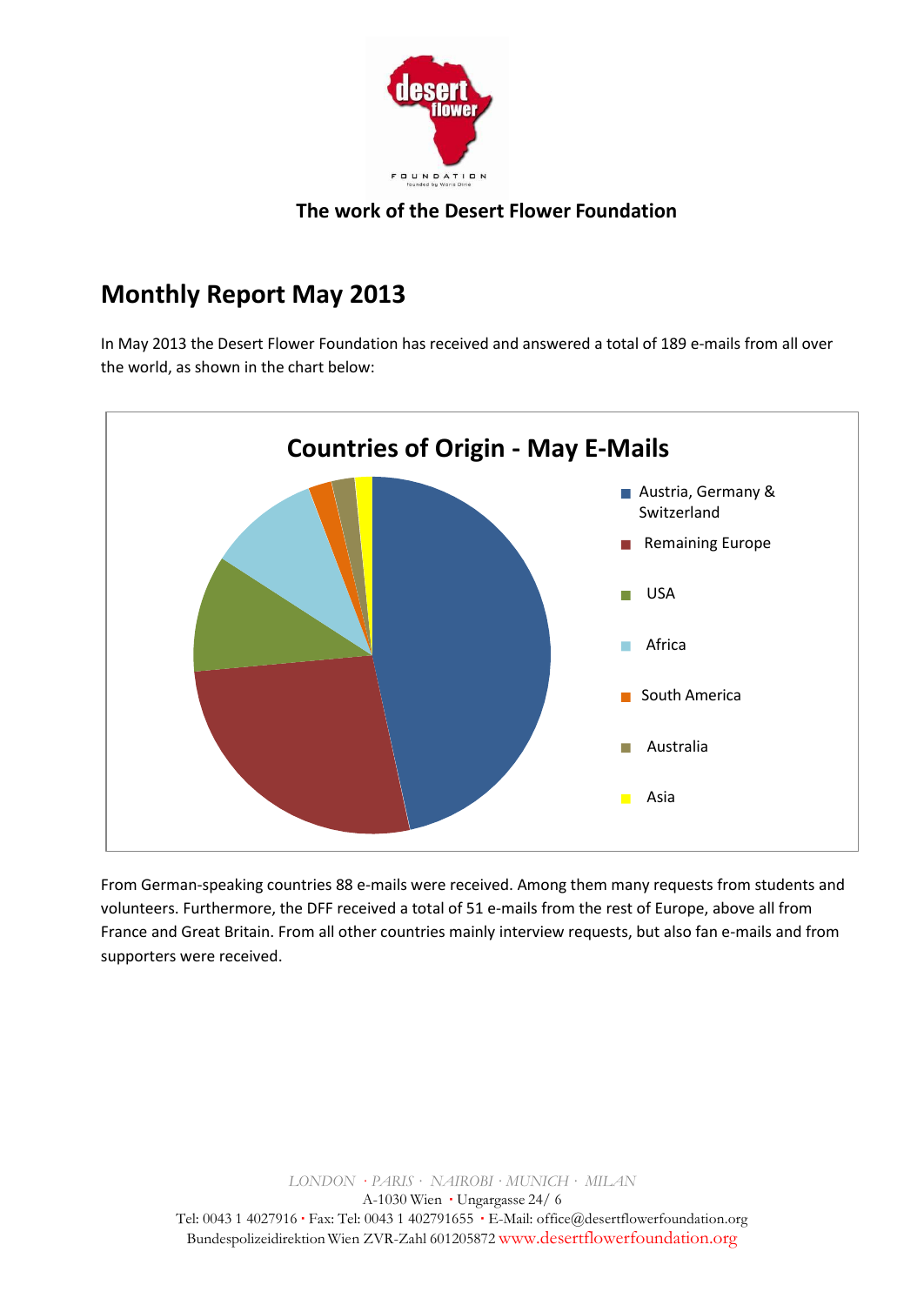

### **Monthly Report June 2013**

In June 2013 the Desert Flower Foundation has received and answered 157 e-mails. Inquiries were made from all over the world, as shown in the chart below:



68 e-mails were received from German-speaking countries, predominantly Germany. Furthermore, the DFF received 46 mails from other European countries, above all Great Britain and France. The majority of e-mails from the USA came from students. From Africa, Asia, South America and New Zealand fan e-mails, as well as interview requests were received.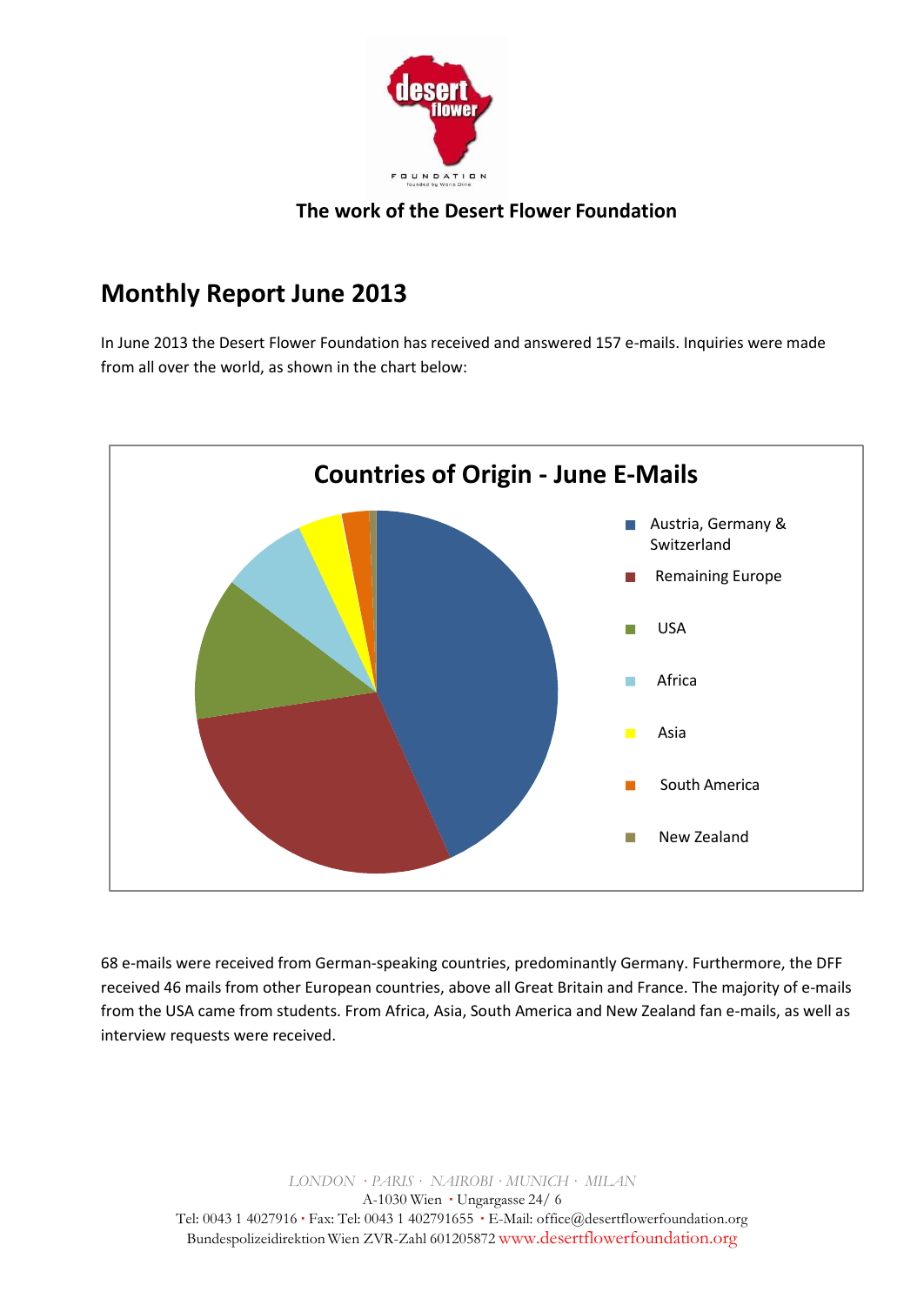

# **Monthly Report July 2013**

In July 2013 the Desert Flower Foundation has received and answered 200 e-mails. Inquiries were made from all over the world, as shown in the chart below:



86 e-mails from German-speaking countries, mainly from students and fans. 56 e-mails were received from the rest of Europe, most of them from Great Britain. From North America, Africa and Asia many interview requests, but also e-mails from supporters were received. From South America e-mails came from students.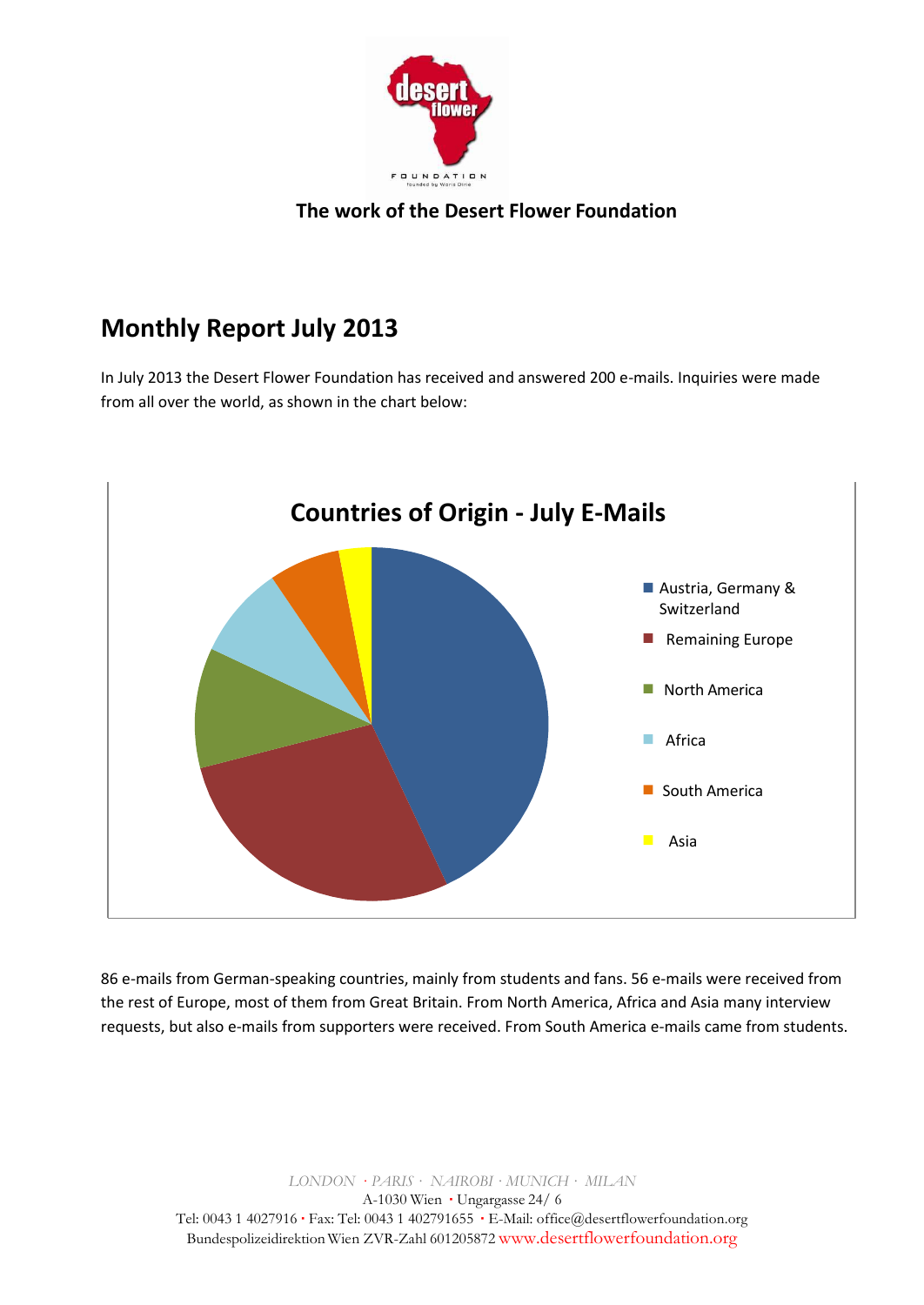

# **Monthly Report August 2013**

In August 2013 the Desert Flower Foundation has received and answered 187 e-mails. Inquiries were made from all over the world, as shown in the chart below:



81 e-mails from German-speaking countries, mainly Germany. From other European countries the DFF received 46 e-mails. Student e-mails and interview requests came from North America, Australia and South America. From Africa e-mails from supporters were received.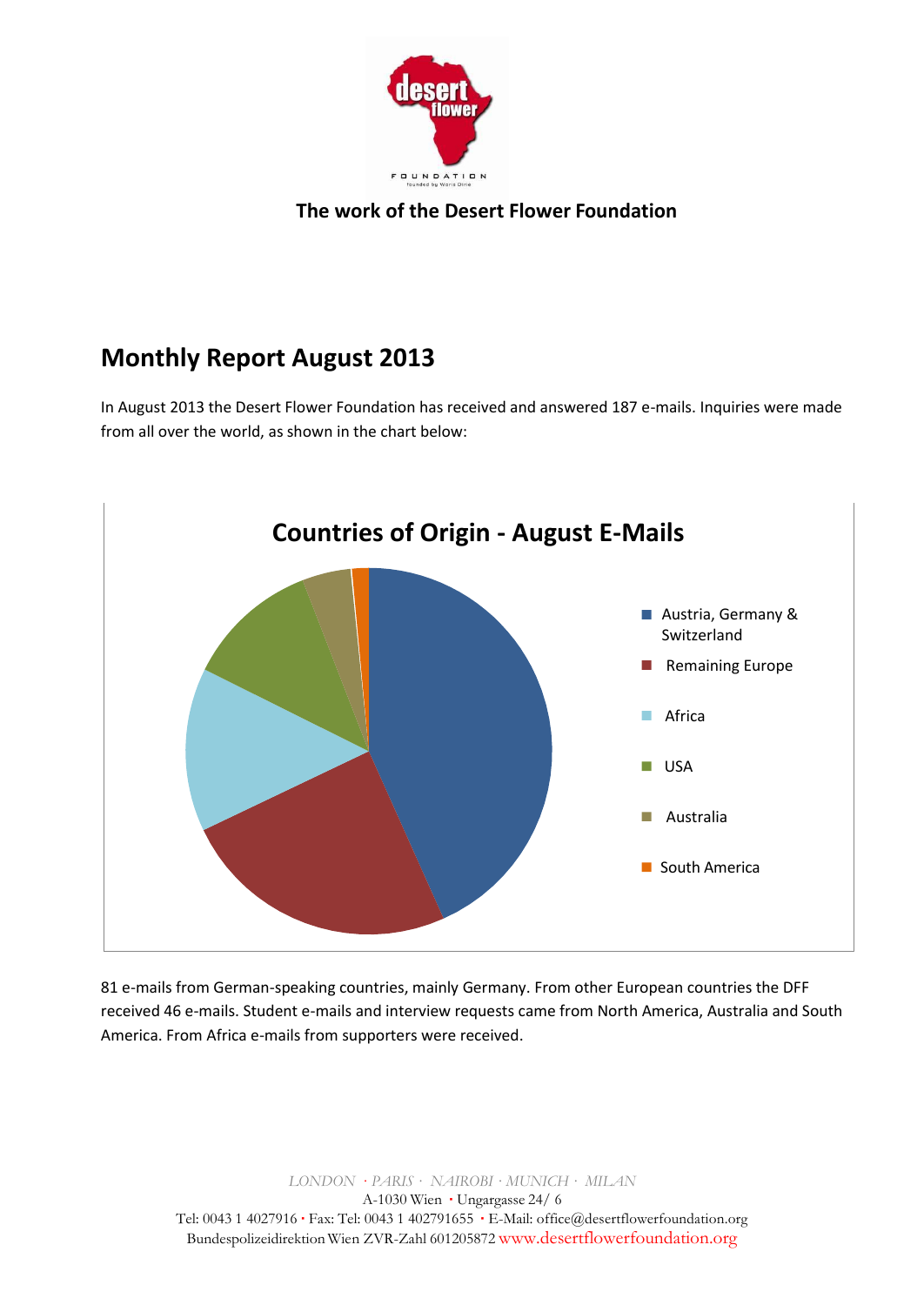

### **Monthly Report September 2013**

In September 2013 2013 the Desert Flower Foundation has received and answered 244 e-mails. Inquiries were made from all over the world, as shown in the chart below:



116 e-mails came from German-speaking countries, predominantly Germany. Furthermore, the DFF received a total of 60 mails from other European countries, most of them from France and Great Britain. Most e-mails from Noh America came of students. From other countries mainly interview requests and some fan e-mails and e-mails from supporters were received.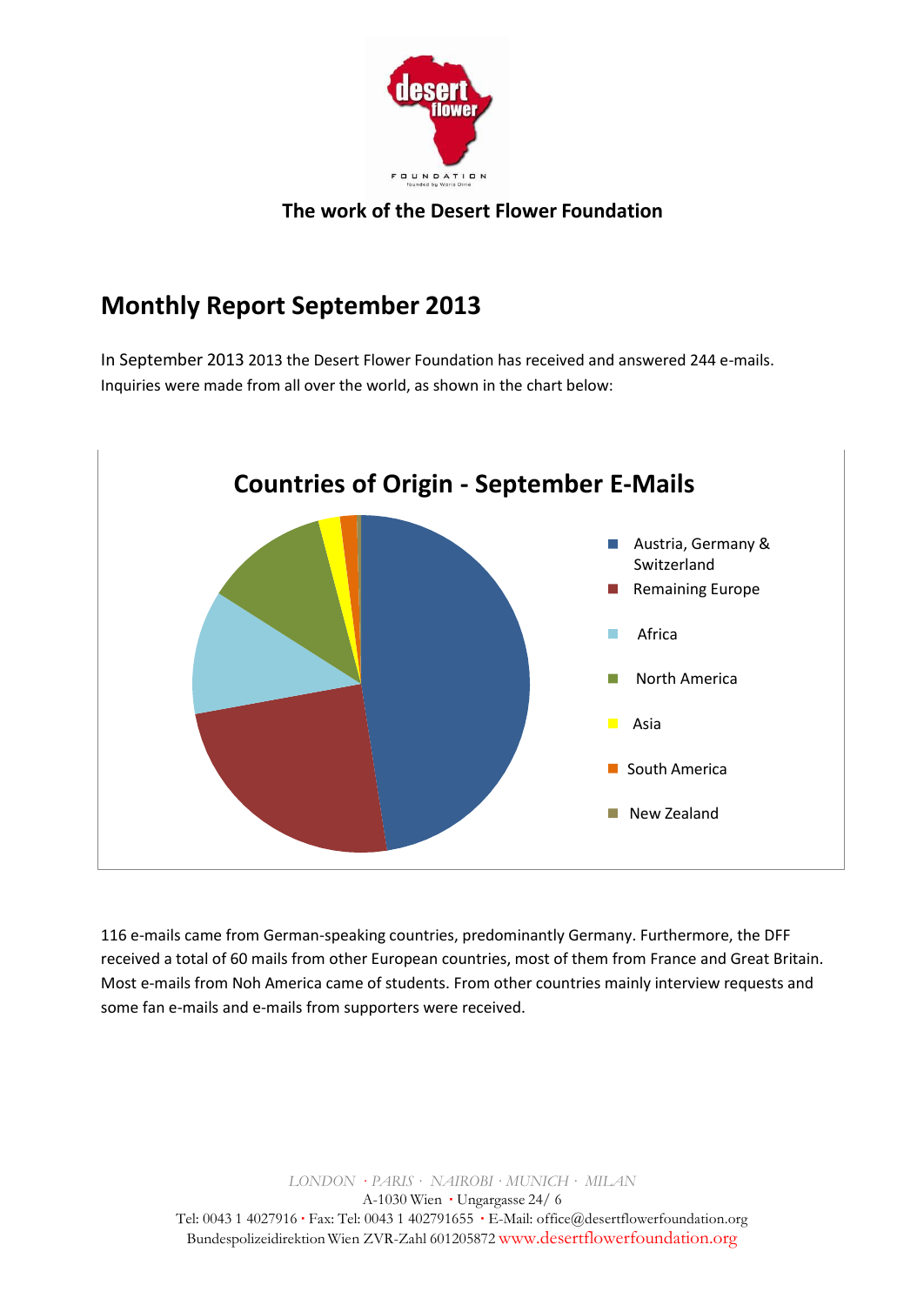

### **Monthly Report October 2013**

In October 2013 the Desert Flower Foundation has received and answered 256 e-mails. Inquiries were made from all over the world, as shown in the chart below:



112 e-mails from German-speaking countries, predominantly Germany. 77 e-mails were received from other European countries, mainly from Great Britain. E-mails from North America came from students, fans and supporters. There were some interview requests from Africa, Asia and Australia.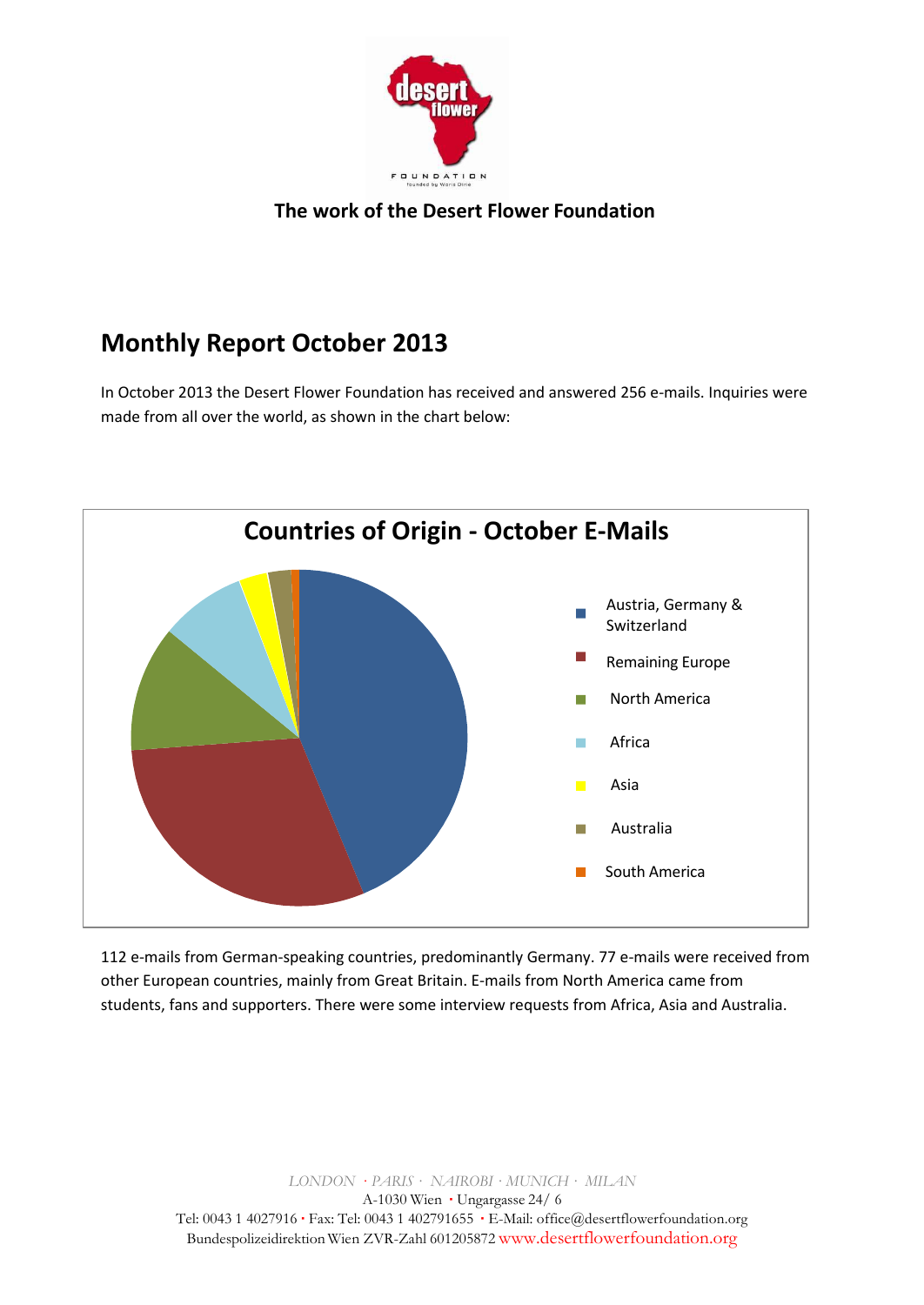

### **Monthly Report November 2013**

In November 2013 the Desert Flower Foundation has received and answered 182 e-mails. The following chart gives an overview of the different countries:



80 e-mails were received from German-speaking countries. From other European countries the DFF has received a total of 69 e-mails. The majority came from Great Britain and France. E-mails from schoolchildren and students came from Europe, the USA and South America. From Africa, Australia and Asia a couple of fan e-mails, as well as some interview requests were received.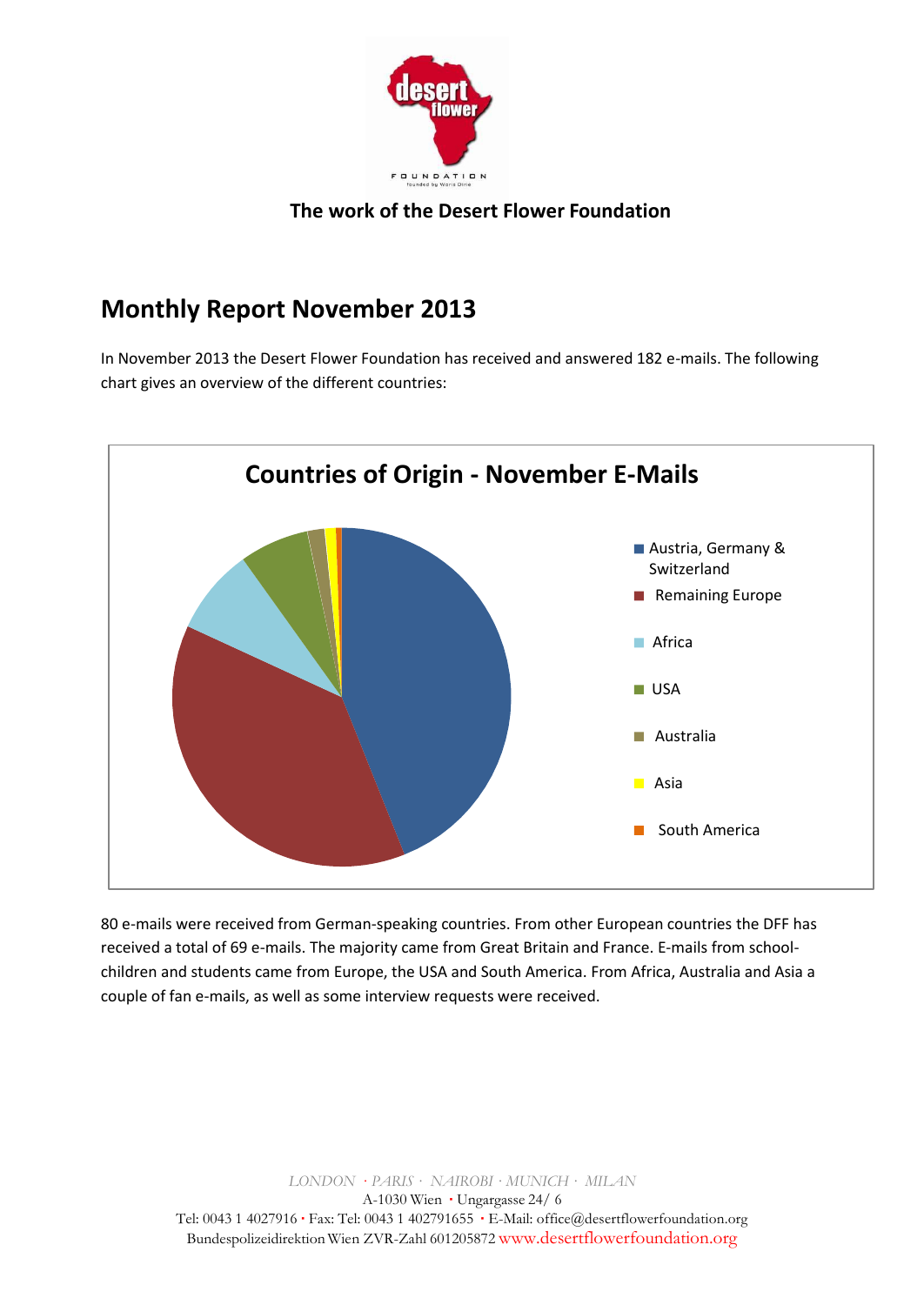

### **Monthly Report December 2013**

In December 2013 the Desert Flower Foundation has received and answered 153 e-mails. Inquiries were made from all over the world, as shown in the chart below:



73 e-mails from German-speaking countries, mainly from Germany. From the rest of Europe 42 e-mail were received, above all from Great Britain. From the USA and South America some e-mails from students arrived. Personally affected women from Africa also wrote to us. From Australia and Asia fan emails, as well as interview requests from the media were received.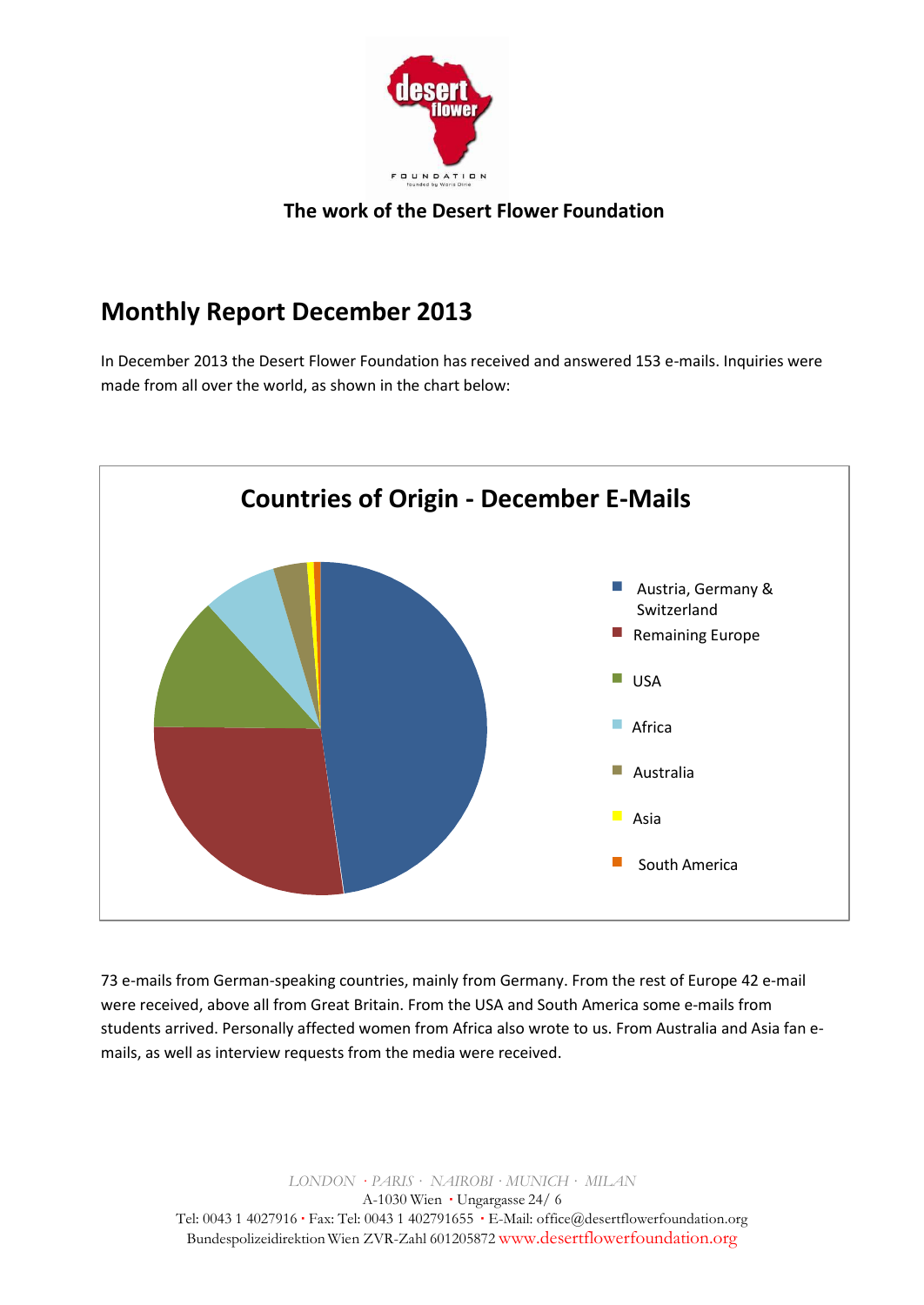

### **Annual Overview**

In 2013 the Desert Flower Foundation has received and answered a total of 2467 e-mails. The numerous e-mails came from all over the world, as shown in the following chart:



1075 e-mails were received from German-speaking countries and 787 from other European countries. From North America a total of 258 e-mails and from Africa a total of 216 e-mails were received. 49 e-mails came from Asia, 41 from Australia and New Zealand and 41 e-mails from South America.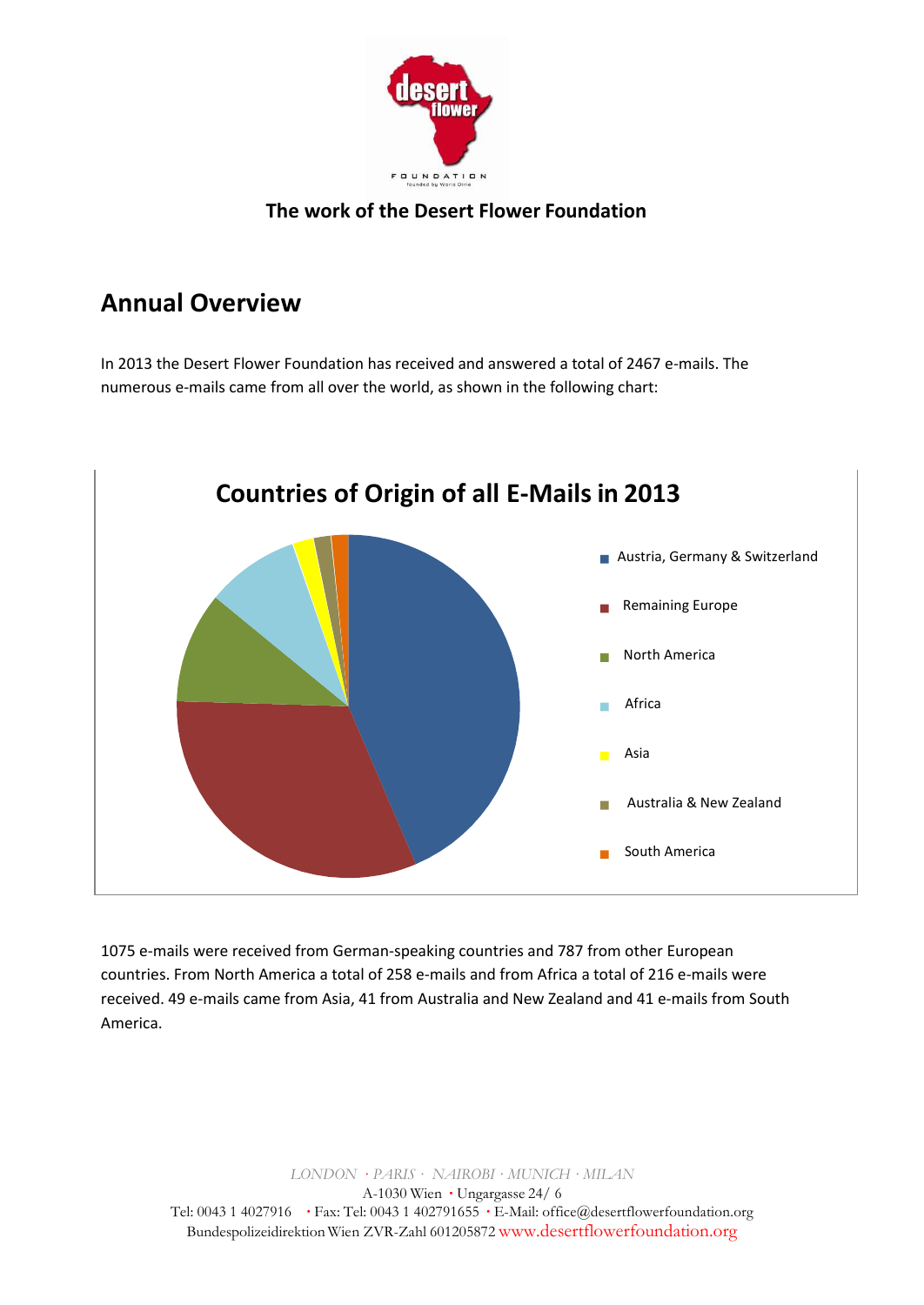

# **3. Online Shop**

The Desert Flower Foundation has set up its own online shop for this project, where all products, the businesses, as well as the women finding work there, are introduced.

Each business is presented and regular progress-reports are published. An order- and affiliate system has been introduced on the portal, which enables Waris Dirie supporters to boost product sales with their orders. We call these supporters "social entrepreneurs".

#### **3.1. Online shop links**

Our publishing partners, film distribution partners and supporting NGOs are asked to link their web sites with the online shop. Publishers are asked to print the online shop address on the cover or the back of books when reprinting them.

### **4. Project-report 2013**

#### **4.1. Desert Flower Foundation Sponsorship-Project**

In November 2013 the Desert Flower Foundation has started the new sponsorship-project "Save a little Desert Flower" in Djibouti, and in April 2014 also in Sierra Leone. In both countries, FGM is very common, in Djibouti 98% of women are affected and in Sierra Leone 94% of women. Both countries belong to the world's poorest countries, where 70% of the population are living below the poverty line with an average monthly income of 30 USD or below.

Together with local trade partners, the Desert Flower Foundation offers families sponsorshipcontracts for their daughters with the following conditions:

- The Desert Flower Foundation commits itself to providing a monthly food-supply, school fees as well as medical care for the girls, at an equivalent value of 25 EUR.
- In return, the parents commit to not-circumcising their daughters, to sending them to school and to not marrying them off before the age of 16.
- Furthermore, the parents commit to getting their daughters examined by a paediatrician twice a year, in order to confirm their integrity, to presenting the girls' school registration forms and final grade certificates and also to taking part in an FGM information workshop twice a year.

*LONDON · PARIS · NAIROBI · MUNICH · MILAN*

A-1030 Wien ·Ungargasse 24/ 6

Tel: 0043 1 4027916 ·Fax: Tel: 0043 1 402791655 ·E-Mail: [office@desertflowerfoundation.org](mailto:office@desertflowerfoundation.org) Bundespolizeidirektion Wien ZVR-Zahl 601205872 [www.desertflowerfoundation.org](http://www.desertflowerfoundation.org/)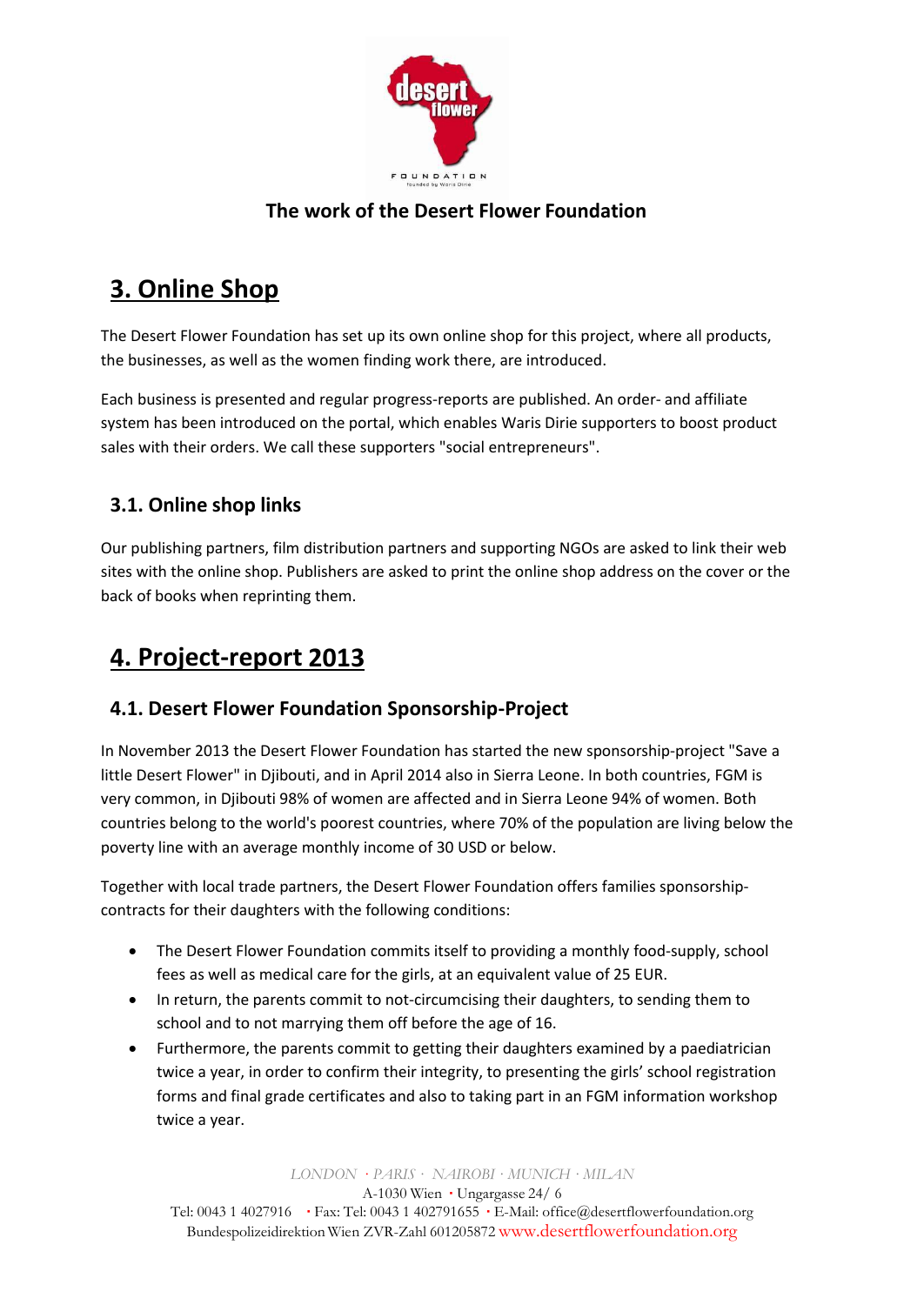

The first sponsorship-contracts were already set up in Djibouti in 2013. A further 282 contracts were set up in Sierra Leone in April 2014. There already exist over 800 applications from families in Sierra Leone, for whom sponsors are needed. Each of them runs for the duration of one year and has to be renewed after this period.

The new book by Waris Dirie called "Safa" was published in February 2014 and received a lot of interest from the media. The German magazine "Bild Zeitung" has published a three-piece series, "Stern", "Brigitte", "Jolie", "Freundin" and many more magazines have reported about DFF's new project. In Austria, magazines like "Woman", "Madonna" and newspapers like "Kurier", "Östereich","Kleine Zeitung", "Salzburger Nachrichten", "Tiroler Tageszeitung", etc. have also written about the project. In England the "Guardian", the "Observer", the "Daily Mail" and the BBC have reported about the "Save a little Desert Flower" project.

#### **4.2. Safa and Idris**

Since 2012, the Desert Flower Foundation is supporting the families of Safa and Idris, who featured in the movie "Desert Flower". Safa played little Waris in the genital mutilation scene, Idris played Waris Dirie's little brother "Old Man". The Desert Flower Foundation provides food supplies for the families and pays the children's school fees. Meanwhile Safa has become an icon for African girls. Stories about Safa get up to 80,000 clicks on the DFF social media platforms. This project was the show-case for our sponsorship-project.

#### **4.3. Desert Flower Centre Berlin**

In September 2013, the Desert Flower Foundation, together with Waris Dirie and the hospital "Waldfriede Berlin", has inaugurated the Desert Flower Centre Berlin. The purpose of the Desert Flower Centre is an integral medical treatment of women, who were victims of FGM. More than 100 journalists took part at the opening ceremony, among them 12 TV-channels from Germany, USA, England, France and the Arabian region, as well as many politicians, ambassadors and doctors from all over the world. Sir Simon Rattle and the Berlin Philharmonic Orchestra were playing a free concert for the opening.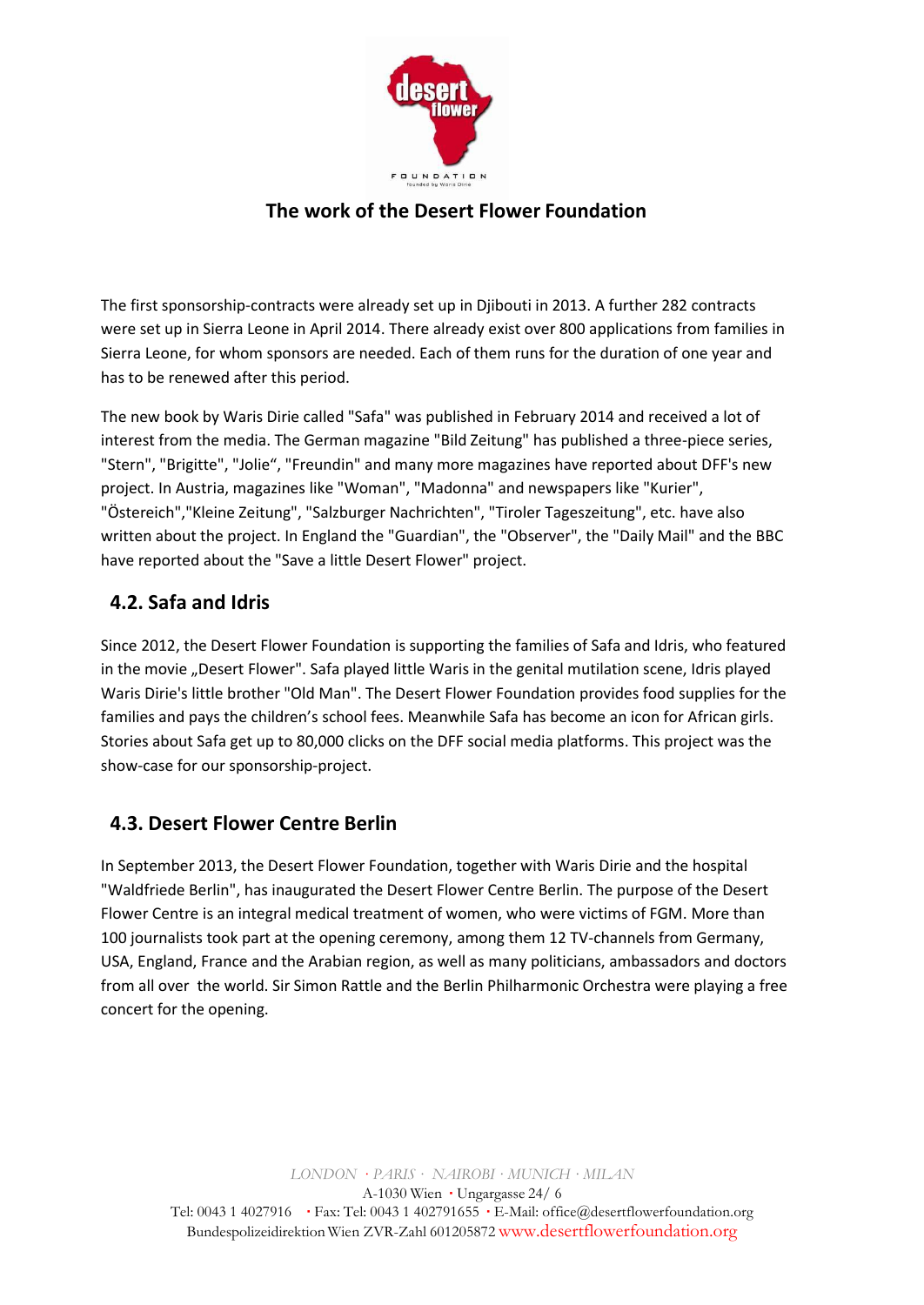

#### **4.4. International Desert Flower Foundation Centres**

After the opening of the Desert Flower Foundation Centre in Berlin, numerous inquiries from hospitals, NGOs and authorities were made to the Desert Flower Foundation, wanting to open their own Desert Flower Foundation Centres. Among the countries were: France, Holland, Spain, Switzerland, Monaco, Austria, England, USA, Ethiopia, Sudan, Kenya, Tanzania, Sierra Leone, Senegal, Somalia, Egypt and Turkey. Currently we are working on the certification of the Desert Flower Foundation Centres.

#### **4.5. Desert Flower Foundation Surgical Training Centre Amsterdam**

Since 2013, the Desert Flower Foundation is organising regular trainings for plastic surgeons, gynaecologist and urologists. Up to 4 physicians can participate at each training. Part of the training are reconstructive operations of FGM victims, as well as a presentation. The trainings were carried out in cooperation with the French urologist Dr. Pierre Foldes in Paris.

Together with the Dutch surgeon Dr. Refaat Karim, the DFF opened the first Desert Flower Surgical Training Centre at the Amstelvee clinic in Amsterdam in June 2014. Doctors from Spain, Monaco, France, Holland, Germany, Italy, Brazil, Austria and Sweden have already participated in the trainings.

#### **4.6. Desert Flower Foundation Trainings with Dr. Pierre Foldes in France**

The Desert Flower Foundation regularly organises trainings for surgeons and gynaecologist with Dr. Pierre Foldes in the L´Hopital St. Germain e Laye. Dr Foldes has developed the technique used for the reconstructive surgery of the clitoris. Five doctors per day can take part in the training. By the end of 2013, 15 doctors had completed the training.

#### **4.7. Desert Flower Research Center Montreux Switzerland**

The Swiss gynaecologist Dr. Igor Martinek, head of the gynaecology unit at the La Prairie clinic and head of the Desert Flower Centre Montreux, has developed a special cream in cooperation with the Intercos Group, which is used for the postoperative treatment of reconstructive surgery. The cream contains extracts from African desert flowers. These are plants used as a remedy by nomads in Africa and the extracts are also used as a sunscreen. The Desert Flower Foundation Cream is scheduled to be introduced on the market in 2015.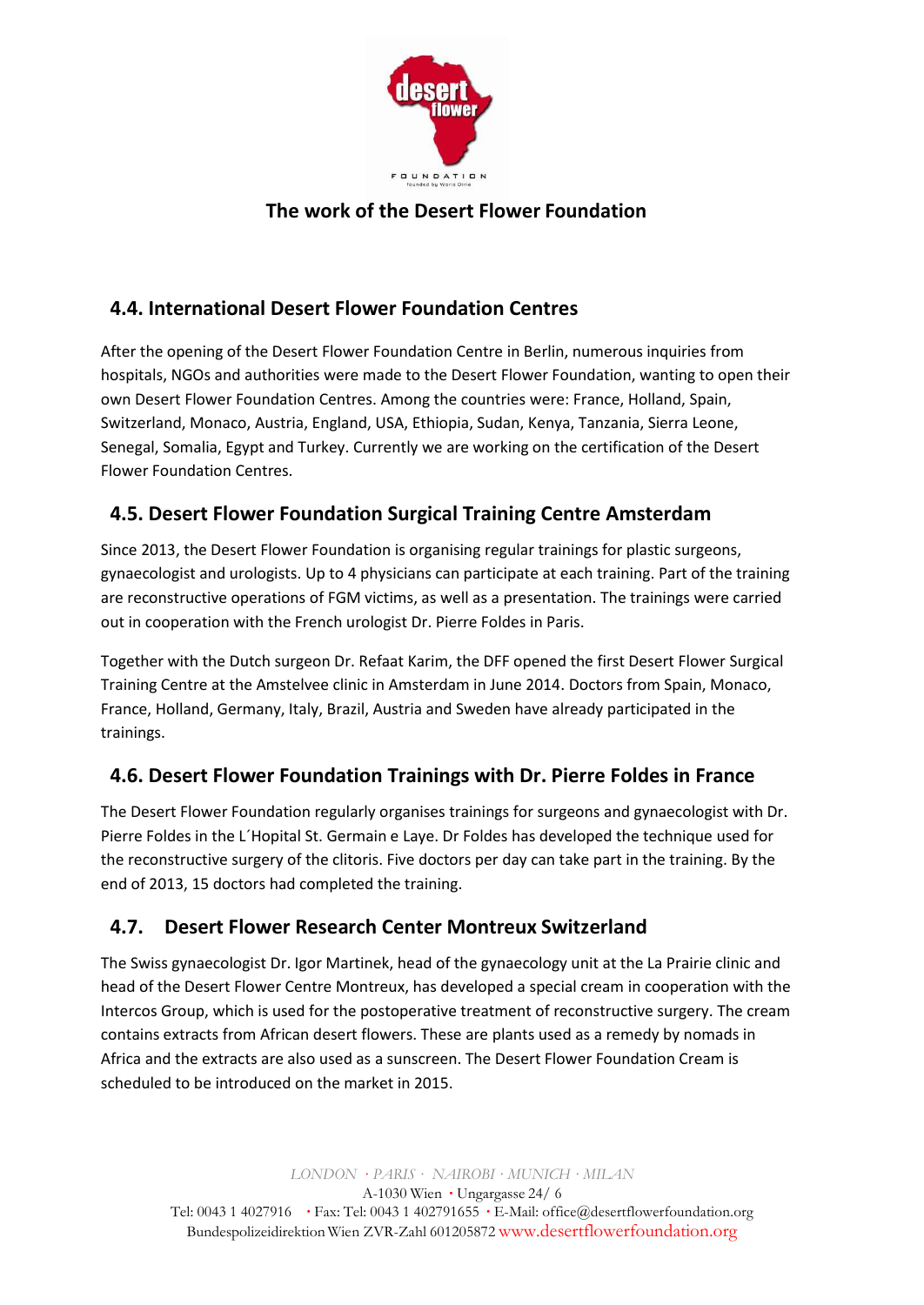

#### **4.8. Desert Flower Foundation international**

In 2013 and 2014 more Desert Flower Foundations were established in Europe and Africa. Each organisation has its own board of directors, and donations are tax-deductible (except in France).

- Desert Flower Foundation Germany: President Sherry Hormann
- Desert Flower Foundation Benelux: President Femke Böhlen
- Desert Flower Foundation Switzerland: President Reto Feissli
- Desert Flower Foundation Monaco: President Joana Foglia
- Desert Flower Foundation Spain: President Denise Klishan
- Desert Flower Foundation France: President Linda Weil Curiel
- Desert Flower Foundation Poland: President Ana Bufnal
- Desert Flower Foundation UK: President Maria Savitt
- Desert Flower Foundation Sierra Leone: President Father Peter Konteh

Further foundations are planned in Kenya, Tanzania and in the USA. In 2014 and 2015 a standard structure for all Desert Flower Foundations is planned to be introduced.

#### **4.9. Desert Flower Foundation Invitations and Honours**

In 2013 and 2014, the Desert Flower Foundation and Waris Dirie were invited to numerous congresses, events and honorary events. Among other awards, Waris Dirie was honoured for the work of the Desert Flower Foundation with the Thomas-Dehler-award 2013, by the German Justice Minster Dr. Sabine Leutheusser Schnarrenberger at the town hall in Munich. In 2014 she was awarded the "LI Prize for Freedom" of the Liberal International, and in 2013 the "Woman of the Year Award" in London was presented to her. Invitations were issued by the US Foreign Minister Hilary Clinton to Washington, the UN- Secretary-General Ban Ki Moon to New York, and the British Prime Minister David Cameron to London.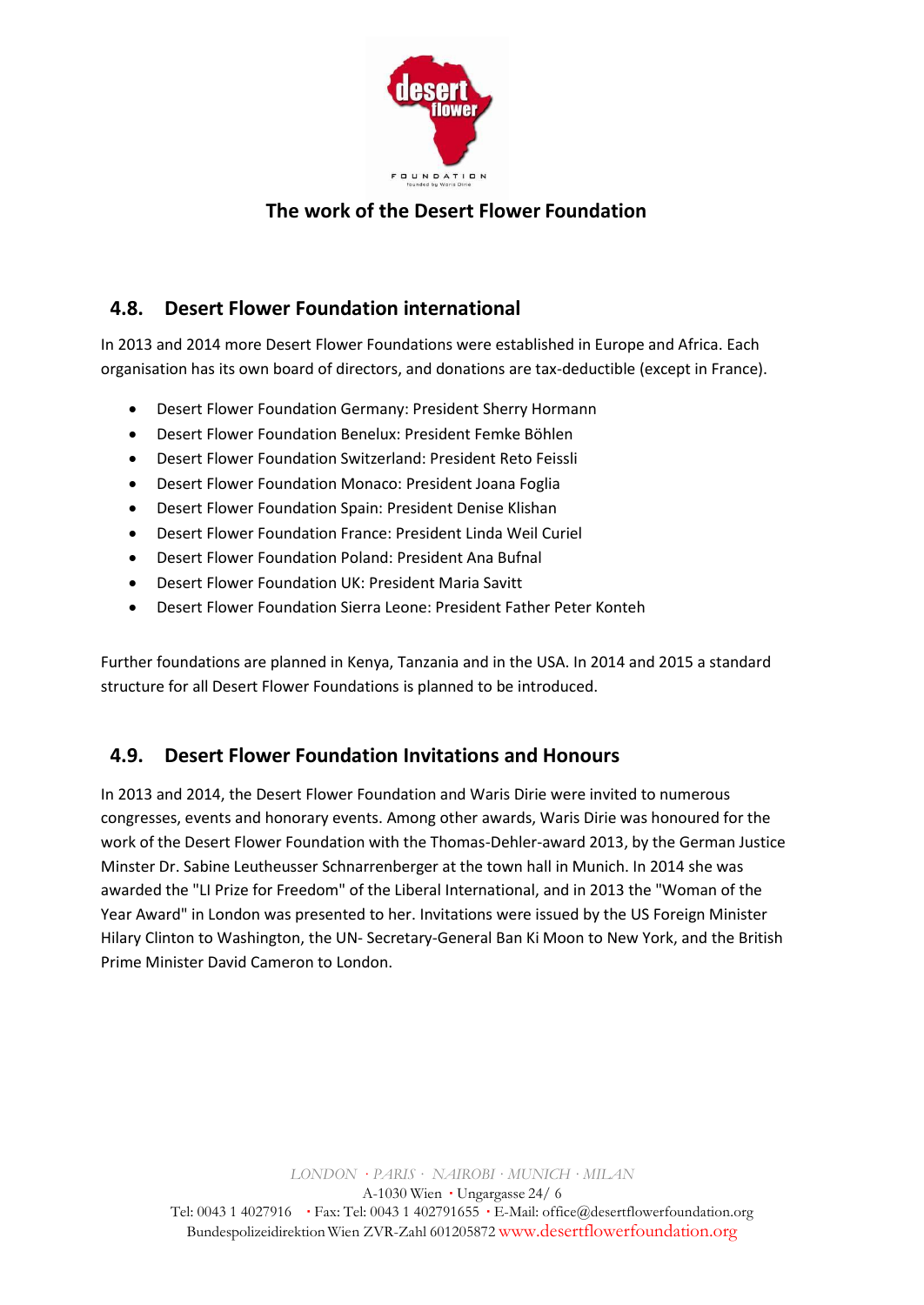

### **Organisational Chart 2013**

Desert Flower Foundation – Association for the promotion of aid operations for Africa, founded by Waris Dirie

#### **Executive Board**

| <b>Waris Dirie</b>                       | <b>Honorary President</b>                                                          |
|------------------------------------------|------------------------------------------------------------------------------------|
| Dr. Gabriel Lansky                       | President                                                                          |
| Dr. Linda Weil- Curiel                   | <b>Vice President</b>                                                              |
| Dr. Gerald Ganzger                       | Vice President.                                                                    |
| Mag. Alfred Lutschinger                  | Vice President                                                                     |
| Walter Lutschinger                       | <b>Managing Director</b><br>(also responsible for donation income and utilisation) |
| <b>Members of Staff</b>                  |                                                                                    |
| Sophie Gigele                            | Project Manager and Administration                                                 |
| Juliana Posada                           | Project Manager                                                                    |
| Brigitta Lutschinger                     | Accounting                                                                         |
| Fardouza Moussa Equeh                    | Project Manager (Djibouti)                                                         |
| Florian Ivo                              | <b>Data Protection Officer</b>                                                     |
| And further voluntary members worldwide. |                                                                                    |

#### **Registered Office**

Ungargasse 24/6 1030 Vienna Austria

*LONDON · PARIS · NAIROBI · MUNICH · MILAN*